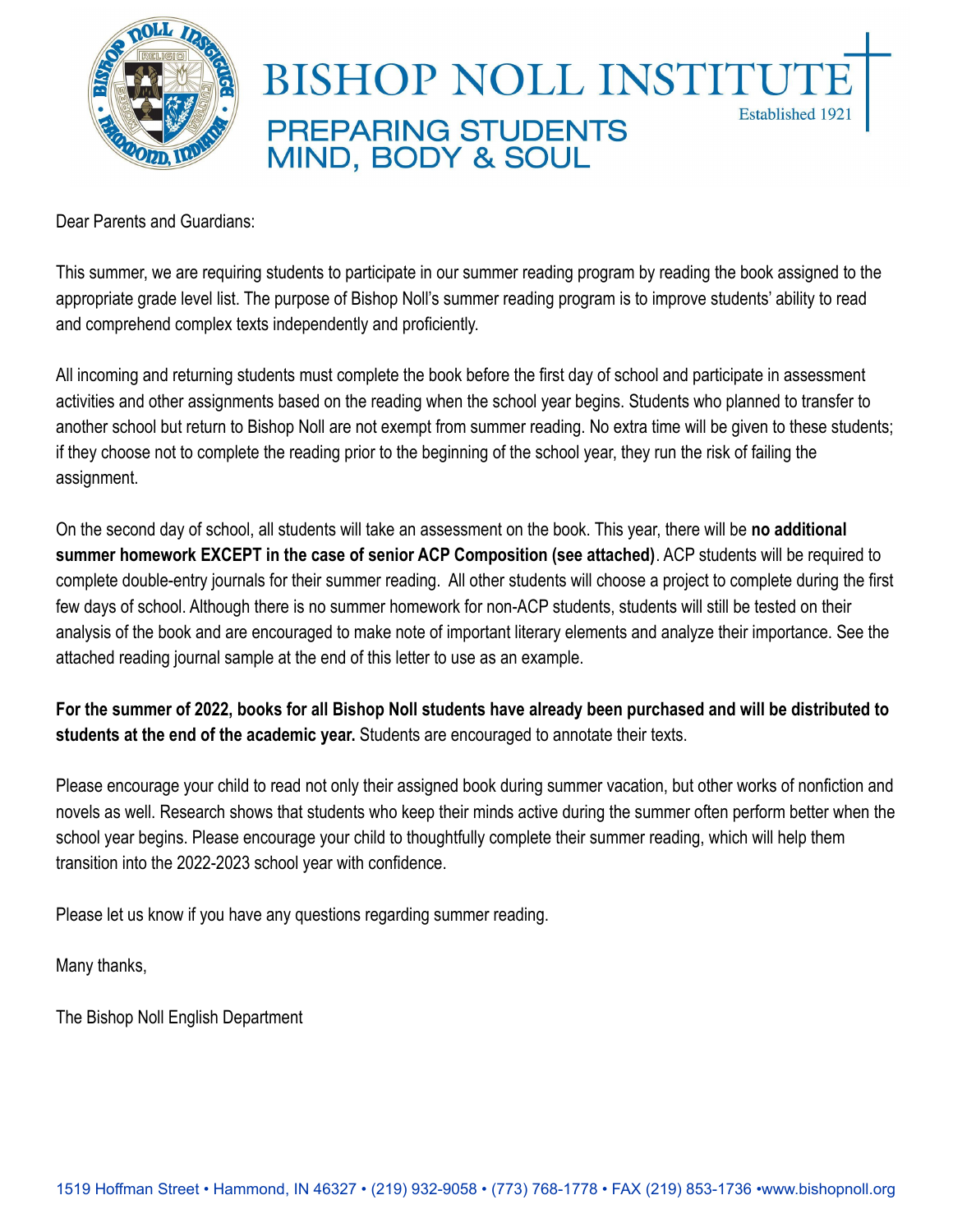

### **BISHOP NOLL INSTITUT Established 1921 PREPARING STUDENTS** MIND, BODY & SOUL

#### **Freshmen**

*Between Shades of Gray* by Ruta Sepetys

(Be able to identify and analyze the following: characterization, conflict, theme, tone, flashback, symbolism, suspense, historical *context, setting, plot)*

#### **Sophomores**

*Furia* by Yamile Saied Méndez

(Be able to identify and analyze the following: writer's style, tone, setting, foreshadowing, sensory details, figurative language, 1st person narration, allusions, symbolism, theme of identity, theme of faith, theme of family, theme of perseverance, theme of social strife)

#### **Juniors**

*A Lesson Before Dying* by Ernest J. Gaines (**ISBN-10:** 9780375702709 or **ISBN-13:** 978-0375702709)

(Be able to identify and analyze the following: point of view, plot, characters/characterization, conflict, themes such as injustice and responsibility, redemption, the inability to escape the past, lies and truth, important symbols, motifs such as displays of power, and *Christian imagery.*

#### **College Prep Seniors**

#### *The Kite Runner* by Khaled Hosseini

(Be able to identify and analyze the following: writer's style, first person narrator, characters/characterization, protagonist, antagonist, foil, antihero, flat/static vs. round/dynamic characters, tone, plot, setting, historical/religious context of the story, conflict, climax, foreshadowing, flashbacks, irony, symbolism, motif, figurative language, imagery, hyperbole, allusions, themes of redemption, *friendship, prejudice (social class, gender, religion)*

#### **Seniors in ACP Composition -- Readings and Assignments**

- 1. Selected chapters from *Writing Analytically, 8 th edition*, Rosenwasser and Stephen (**ISBN-10:** 1337559466 or **ISBN-13:** 978-1337559461) Please come to the first day of school in the fall having read the following from *Writing Analytically:*
	- "Counterproductive Habits of Mind" (Ch. 1, p. 10-16)
	- "The Problem of 5-Paragraph Form/Rehabilitating 5-Paragraph Form" (Ch. 6, p. 168-171)
	- "The Five Analytical Moves" (Ch. 1, p. 16-36)
	- "Interpreting Writing Assignments" (Ch. 4, p. 98-102)
	- Be prepared for a quiz on the *Writing Analytically* readings the first day of school.
- 2. Please also come to the first day of school in the fall having read, annotated, **and completed double-entry journals** (see attached instructions) for the following articles:
	- Asch, "Opinions and Social Pressure"
	- Milgrim, "The Perils of Obedience"
	- Students will need to see Ms. Chapleau [\(schapleau@bishopnoll.org\)](mailto:schapleau@bishopnoll.org) on iPad and book return days to receive copies of the composition book and Google Classroom codes for the articles.